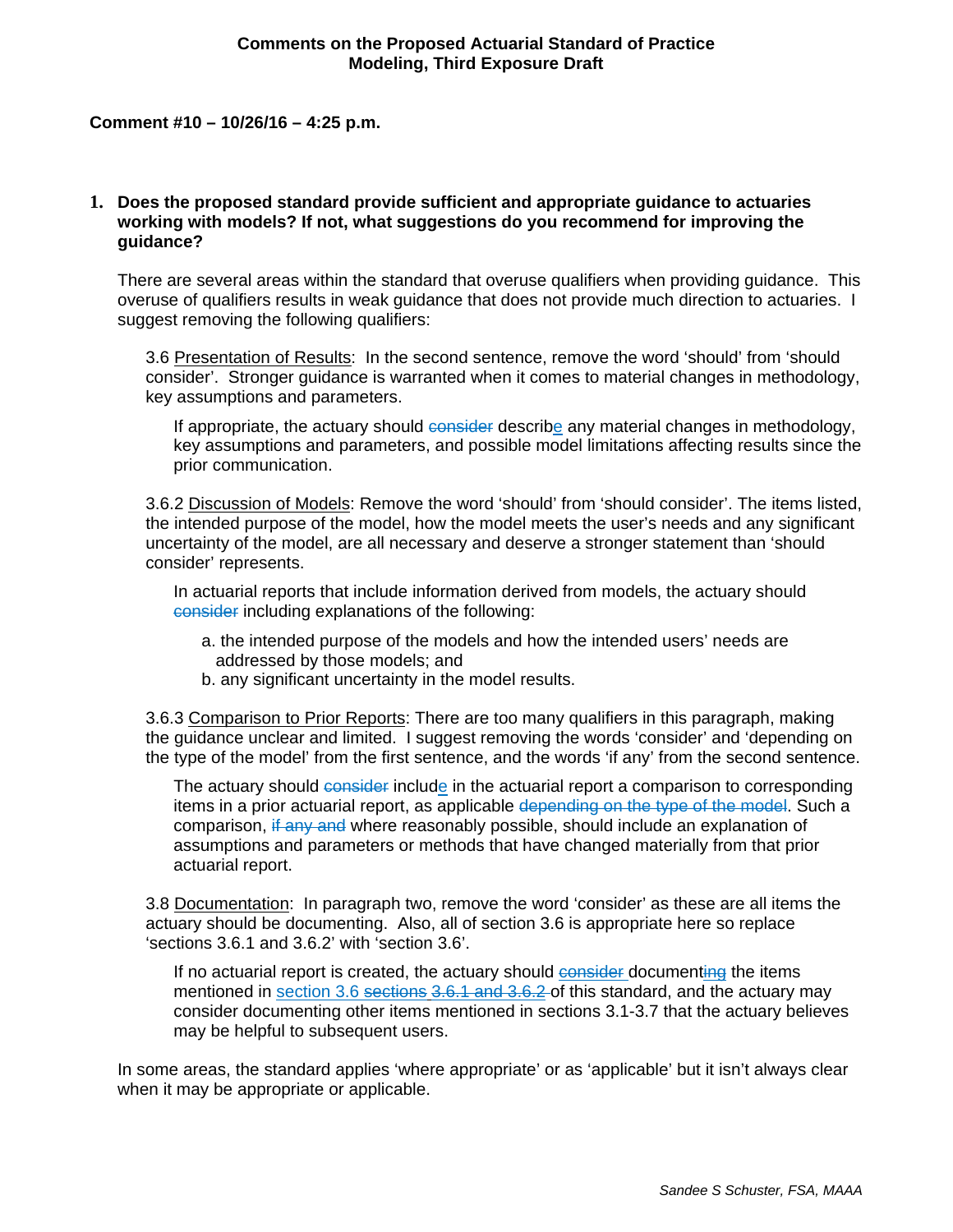# **Comments on the Proposed Actuarial Standard of Practice Modeling, Third Exposure Draft**

## **Comment #10 – 10/26/16 – 4:25 p.m.**

3.5.1.c Peer Review: some guidance is needed on when to obtain a peer review. The language states that the actuary *should consider* obtaining a peer review, where *appropriate*. The use of the words 'should consider' and 'where appropriate' do not provide much guidance.

3.5.2 Appropriate Governance and Controls: appropriate governance and controls are not defined. If this is addressed elsewhere, provide a reference to that guidance here.

3.6.4 Description of Conservatism or Optimism: the first sentence says 'as applicable depending upon the type of model'. Some guidance is needed as to what type of models are applicable.

The following areas could use some clarification or slight modification:

3.5.1.a Model Integrity: The last paragraph appears to be circular logic. In a sense it is saying that the degree of reconciliation depends on the level of risk after reconciliation. The level of risk after reconciliation cannot be known before determining the level of reconciliation to perform.

3.6 Presentation of Results: I would recommend changing the words 'possible model limitations' to 'any model limitations' or simply 'model limitations'.

3.6.4 Description of Conservatism or Optimism: Should the actuary address assumed conservatism in assumptions specified in laws as well?

3.7 Reliance: in sentence two, remove the first 'other'.

When relying on outputs from other models supplied by others...

#### **3. The scope of the proposed ASOP excludes "simple" models, which are defined in section 2.13. Is this definition appropriate and sufficiently clear?**

I am not fond of the use of the term Simple Model. I understand the reason for adding this definition, but defining and referencing 'simple models' seems to diminish the credibility of the ASOP. I think it would be better to identify what models are covered by this ASOP rather than create a term to define those models not covered by the ASOP. The term 'simple model' is only used in three places within the ASOP and that text could be modified as follows:

1.2 Scope: The scope could be modified by removing the reference to 'simple models' in the first paragraph and adding a third paragraph to remove the 'simple' models from the scope.

Scope: This ASOP applies to actuaries in all practice areas performing actuarial services when selecting, designing, building, modifying, developing, using, reviewing, or evaluating all types of models that are not simple models.

If the model results are not heavily relied upon by the intended user, or do not have material financial effect, the requirements of this ASOP are limited to certain disclosure requirements in section 3.1.

*If the model results are transparent and can be predicted without an actual model run or are readily obtained from an external source that is not another model, the requirements of this ASOP do not apply.* 

2.12 Simple Model: Remove the definition of a Simple Model: